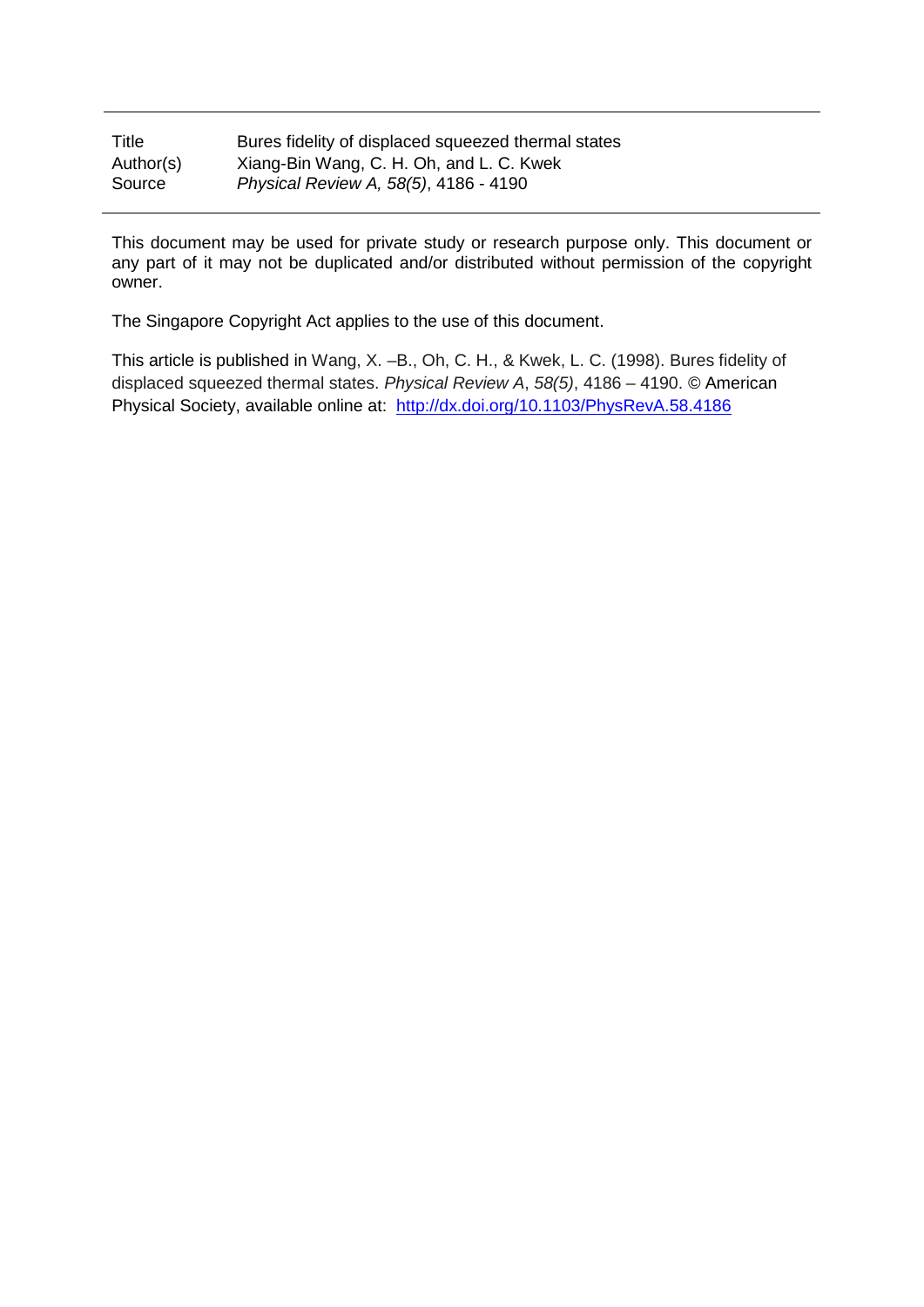## **Bures fidelity of displaced squeezed thermal states**

Xiang-Bin Wang,\* C. H. Oh, $^{\dagger}$  and L. C. Kwek $^{\dagger}$ 

*Department of Physics, Faculty of Science, National University of Singapore, Lower Kent Ridge, Singapore 119260, Republic of Singapore*

(Received 19 May 1998)

Fidelity has always been an important concept in quantum optics. Recently, it was found that fidelity can also play a key role in quantum information and communication theory. Fidelity can be interpreted as the probability that a decoded message possesses the same information content as the message prior to coding and transmission. In this paper, we give a formula of Bures fidelity for displaced squeezed thermal states directly by the displacement and squeezing parameters and briefly discuss how the results can apply to quantum information theory.  $[$1050-2947(98)05711-4]$ 

PACS number(s): 42.50.Dv, 03.67.Hk, 03.65.Fd

Bures fidelity has been an important concept in the field of quantum optics (see, for example, Ref.  $[1]$ ). Recently, its importance has also been demonstrated in quantum information and communication theory. An important tenet in classical information theory is the rigorous establishment of the Shannon noiseless coding theorem, in which one shows that the Shannon entropy can be interpreted as the average number of bits needed to code the output of a message source under ideal conditions. The analogous quantum version of the Shannon coding theorem is the Schumacher quantum coding theorem  $[2]$ . In the quantum version, one introduces the idea of fidelity, which can be interpreted as the probability that a decoded message carries the same information as the message prior to coding. More specifically, one can prove the Schumacher noiseless coding theorem, which states that if *M* is a quantum signal source with signal ensemble described by the density operator  $\rho$  then  $\forall \delta, \epsilon$  $>0$ :

(i) If  $S(\rho) + \delta$  qubits are available per *M* signal, then, for sufficiently large *N*, groups of *N* signals from the signal source *M* can be transposed through the available qubits with fidelity  $F>(1-\epsilon)$ .

(ii) If  $S(\rho) - \delta$  qubits are available per *M* signal, then, for sufficiently large *N*, groups of *N* signals from the signal source *M* can be transposed through the available qubits with fidelity  $F \leq \epsilon$ . *S*( $\rho$ ) denotes the von Neumann entropy for the signal.

Suppose a quantum signal source *M* generates a signal state  $|i_A\rangle$  with probability  $p(a)$  and the density operator  $\rho$  is described by the equation

$$
\rho = \sum_{a} p(a) |a_M\rangle\langle a_M|,\tag{1}
$$

one can define the Schumacher fidelity *F* as the overall probability that a signal from an ensemble *M* can be transmitted to  $M'$  using the relation [2,3]

$$
F = \sum_{a} p(a) \text{Tr}(\pi_a \rho'_a), \tag{2}
$$

where  $\pi_a \equiv |a_M\rangle\langle a_M|$  and  $\rho'_a$  denotes the density operator of the final signal in  $M'$ . This definition applies strictly to pure states and it is generally not clear how it can be applied to mixed states.

Closely related to the problem of coding is the process of entanglement purification protocol (EPP) and quantum errorcorrection codes  $(QECC)$  [4,5]. These protocols essentially shield quantum states from the environment. In EPP, maximally entangled states are extracted (or purified) from a mixed states while in QECC, an arbitrary quantum state is transmitted at some rate through a noisy channel with minimal degradation. Central to the idea of entanglement is the need to define a measure of entanglement. Bennett and others have proposed a measure of entanglement using the von Neumann entropy. However, it is sometimes difficult to compute and obtain a closed form using their definition. Recently, Vedral and others have studied a wide class of measures suitable for entanglement and they have proposed the Bures metric as an example of a possible means of quantifying entanglement or fidelity  $\lceil 6 \rceil$ .

It is well known that experimentally a squeezed electromagnetic field  $[7]$  provides a means of overcoming the standard quantum limit for noise imposed by vacuum fluctuations. Furthermore, although the number-state channel is an optimal channel for quantum communication theory, it is often more realistic to consider the quadrature-squeezed channel [8] experimentally for several reasons. Firstly, one cannot faithfully reproduce the number eigenstates easily and secondly amplification of a quadrature-squeezed channel can be realized experimentally using a phase-sensitive amplifier. Clearly, one should therefore investigate the plausibility of applying squeezed or displaced squeezed thermal states to quantum information and communication theory.

Recently, Twamley  $[9]$  has calculated the Bures fidelity for squeezed thermal states. Due to some technical difficulties, the displaced squeezed states was not considered in his article. Very recently, Scutaru [10] proposed an approach to calculate the Bures fidelity for systems with a quadratic Hamiltonian. Unfortunately, a closed form for the matrix el-

<sup>\*</sup>Electronic address: scip7236@leonis.nus.edu.sg

<sup>†</sup> Electronic address: phyohch@leonis.nus.edu.sg

<sup>‡</sup>Electronic address: scip6051@leonis.nus.edu.sg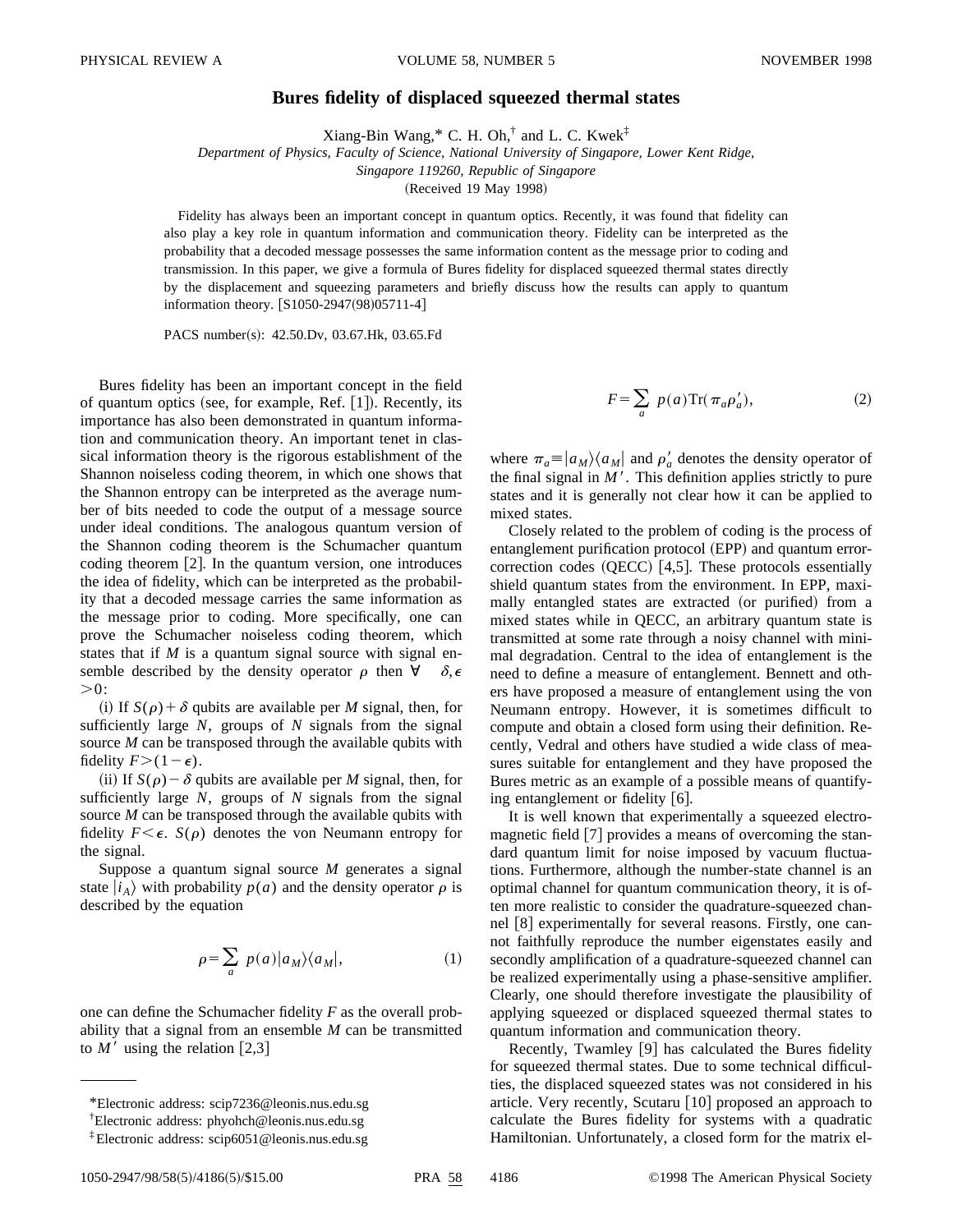ements of the density operator is not explicitly given and the final result does not relate fidelity directly with the squeezing and displacement parameters. In fact, Paraoanu and Scutaru have obtained, in a more recent paper  $[11]$ , an explicit form for the Bures fidelity for two displaced thermal states. In this article, we show an alternative method in which we can actually calculate the fidelity of displaced squeezed thermal states by simply using the Baker-Campbell-Hausdorff (BCH) formula. We have also calculated a closed-form result for the Bures fidelity. This fidelity is expressed directly in terms of the parameters found in the density operator for two displaced squeezed thermal states.

Squeezed states occur in a myriad of nonlinear optical phenomena such as optical parametric oscillation and fourwave mixing  $[12]$ . The single-mode squeezed states can be generated from the vacuum by the action of the squeezed operator *S*,

$$
S(\zeta) = \exp[\frac{1}{2}(\zeta^* a^2 - \zeta a^{\dagger 2})],
$$
 (3)

where  $\zeta = re^{i\phi}$  is a complex number with modulus *r* and argument  $\phi$ , representing the squeezing parameter and  $\zeta^*$  is the complex conjugate of  $\zeta$ . The density operator of displaced squeezed thermal states can be defined as

$$
\rho = Z(\beta) D S \Lambda S^{\dagger} D^{\dagger}, \qquad (4)
$$

where  $D = \exp[(a^{\dagger}, a)(\frac{k}{-k})]$  and  $S = \exp[\frac{1}{2}r(a^2 - a^{\dagger 2})]$  are unitary operators. Furthermore, in Eq. (4), the operator  $\Lambda$  and the normalization factor  $Z(\beta)$  are given respectively by  $\exp[-(\beta/2)(aa^{\dagger}+a^{\dagger}a)]$  and  $(\text{tr }\Lambda)^{-1}$  where  $\beta$  is the inverse temperature. [The dagger symbol in Eq. (4) denotes Hermitian conjugate. Note that we have considered the squeezing parameter to be real since the most important parameter of a squeezed state is the squeezed factor *r* and not its argument  $\phi$  [13]. The general case in which the argument  $\phi$  is nonzero can be treated similarly. We next recall that the Bures fidelity *F* can be defined by the relation

$$
F = (\text{tr}\sqrt{\rho_1^{1/2}\rho_2\rho_1^{1/2}})^2. \tag{5}
$$

For two displaced squeezed thermal states, the Bures fidelity can be expressed as

$$
F = Z(\beta_1)Z(\beta_2)[\text{tr }\sqrt{(D_1S_1\Lambda_1^{1/2}S_1^{\dagger}D_1^{\dagger})(D_2S_2\Lambda_2S_2^{\dagger}D_2^{\dagger})(D_1S_1\Lambda_1^{1/2}S_1^{\dagger}D_1^{\dagger})}]^2
$$
(6a)

$$
=Z(\beta_1)Z(\beta_2)(\text{tr }\sqrt{\Lambda_1^{1/2}S_1^{\dagger}D_1^{\dagger}D_2S_2\Lambda_2S_2^{\dagger}D_2^{\dagger}D_1S_1\Lambda_1^{1/2}})^2.
$$
 (6b)

To simplify Eq. (6), we need to rewrite  $D_1^{\dagger}D_2$  as

$$
D_1^{\dagger} D_2 = D_0 = \exp\left[ (a^{\dagger}, a) \begin{pmatrix} g \\ -g^* \end{pmatrix} \right],
$$
 (7)

where

$$
\begin{pmatrix} g \\ -g^* \end{pmatrix} = \begin{pmatrix} k_2 - k_1^* \\ -(k_2 - k_1^*)^* \end{pmatrix}.
$$

Thus, the formula for Bures fidelity of displaced squeezed thermal states becomes

$$
F = Z(\beta_1)Z(\beta_2)(\text{tr}\sqrt{\Lambda_1^{1/2}S_1^{\dagger}D_0S_2\Lambda_2S_2^{\dagger}D_0^{\dagger}S_1\Lambda_1^{1/2}})^2.
$$
 (8)

Equation  $(8)$  needs some simplification before we can actually proceed with the detailed calculations. Before we do this, we need to invoke the BCH relation  $[12,14]$ ,

$$
S(a^{\dagger}, a)S^{\dagger} = (a^{\dagger}, a)M; \quad S^{\dagger}(a^{\dagger}, a)S = (a^{\dagger}, a)M^{-1}, \quad (9)
$$

where

$$
M = \begin{pmatrix} \cosh r & -\sinh r \\ -\sinh r & \cosh r \end{pmatrix}
$$

and

$$
\Lambda(a^{\dagger}, a)\Lambda^{-1} = (a^{\dagger}, a)B. \tag{10}
$$

Note that in Eq.  $(10)$ , we have introduced the matrix

$$
B = \begin{pmatrix} \exp(-\beta) & 0 \\ 0 & \exp(\beta) \end{pmatrix}.
$$

Let us define the matrix  $\Omega$  as  $\Lambda_1^{1/2} S_1^{\dagger} D_0 S_2 \Lambda_2 S_2^{\dagger} D_0^{\dagger} S_1 \Lambda_1^{1/2}$ in Eq.  $(8)$ . It is instructive to note that, by using the BCH formula, we can readily express the matrix  $\Omega$  in a more convenient form as

$$
\Omega = \Lambda_1{}^{1/2} S_1^{\dagger} S_2 \Lambda_2{}^{1/2} \exp\left[ (a^{\dagger}, a) B_2{}^{-1/2} M_2{}^{-1} \left( \begin{array}{c} g \\ -g^* \end{array} \right) \right]
$$
  
×  $\exp\left[ -(a^{\dagger}, a) B_2{}^{1/2} M_2{}^{-1} \left( \begin{array}{c} g \\ -g^* \end{array} \right) \right] \Lambda_2{}^{1/2} S_2^{\dagger} S_1 \Lambda_1{}^{1/2},$  (11)

where  $B_i$  and  $M_i$  [according to the notation in Eq. (10)] are the matrices

$$
\begin{pmatrix} \exp(-\beta_i) & 0 \\ 0 & \exp(\beta_i) \end{pmatrix}, \quad \begin{pmatrix} \cosh r_i & -\sinh r_i \\ -\sinh r_i & \cosh r_i \end{pmatrix}, \quad i=1,2,
$$

respectively. The linear terms within the exponential factor in the above formula  $(11)$  can be collapsed into a simpler term by using the following results (see Appendix for a detailed proof):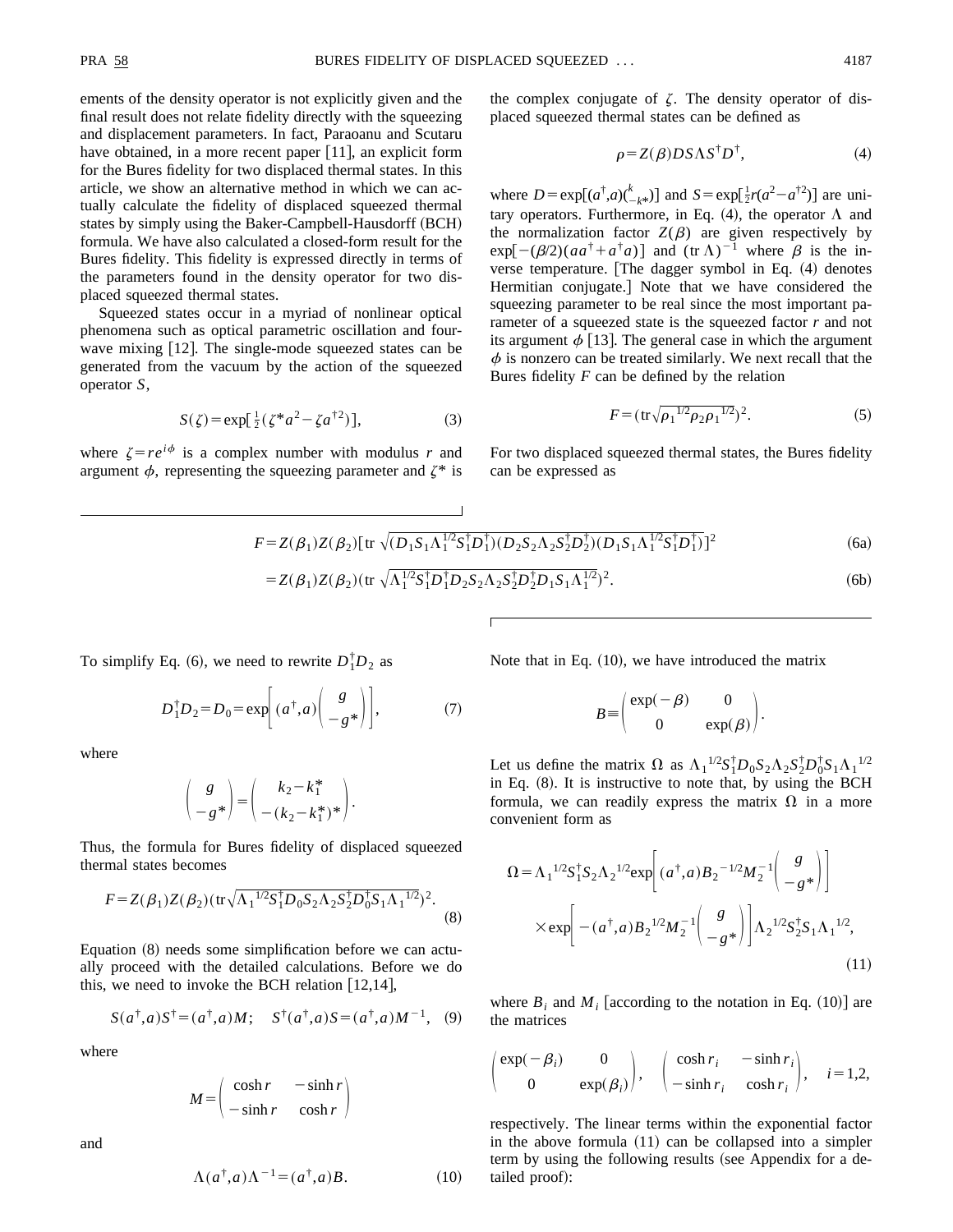$$
\exp\left[(a^{\dagger}, a)N_1\begin{pmatrix}z_1\\z_2\end{pmatrix}\right] \exp\left[(a^{\dagger}, a)N_2\begin{pmatrix}z_3\\z_4\end{pmatrix}\right]
$$
  
=  $\exp\left[-\frac{1}{2}(z_1, z_2)\tilde{N}_1 \Sigma N_2\begin{pmatrix}z_3\\z_4\end{pmatrix}\right] \exp\left[(a^{\dagger}, a)N_1\begin{pmatrix}z_1\\z_2\end{pmatrix} + (a^{\dagger}, a)N_2\begin{pmatrix}z_3\\z_4\end{pmatrix}\right]$  (12)

where  $N_1, N_2$  are arbitrary 2×2 complex matrices,  $\Sigma$  is the matrix  $\begin{pmatrix} 0 & 1 \\ -1 & 0 \end{pmatrix}$  and *z* is an arbitrary complex number. [In Eq.  $(12)$ , the tilde above the matrix  $N_1$  denotes the transpose of the matrix.] In this manner, we see that

$$
\Omega = \Gamma_1 \rho_+ \exp\left[ (a^{\dagger}, a) (B_2^{-1/2} - B_2^{-1/2}) M_2^{-1} \begin{pmatrix} g \\ -g^* \end{pmatrix} \right] \rho_-
$$
\n(13)

and

$$
\Gamma_1 = \exp\left[\frac{1}{2}(g, -g^*)\tilde{M}_2^{-1}B_2^{-1/2}\Sigma B_2^{-1/2}M_2^{-1}\begin{pmatrix} g \\ -g^* \end{pmatrix}\right],\tag{14}
$$

$$
\rho_{+} = \Lambda_1^{1/2} S_1^{\dagger} S_2 \Lambda_2^{1/2}, \quad \rho_{-} = \Lambda_2^{1/2} S_2^{\dagger} S_1 \Lambda_1^{1/2}. \tag{15}
$$

Let us now consider another operator

$$
\Omega' = U\rho_+\rho_-U^{\dagger},\tag{16}
$$

where  $U = \exp[(a^{\dagger}, a)(\frac{l}{l+1})]$ . If we apply the BCH formula again, we see that

$$
\Omega' = \rho_{+} \exp\left[ (a^{\dagger}, a) B_{2}^{-1/2} M_{2}^{-1} M_{1} B_{1}^{-1/2} \left( \begin{array}{c} l \\ -l^{*} \end{array} \right) \right]
$$

$$
\times \exp\left[ -(a^{\dagger}, a) B_{2}^{-1/2} M_{2}^{-1} M_{1} B_{1}^{-1/2} \left( \begin{array}{c} l \\ -l^{*} \end{array} \right) \right] \rho_{-}
$$
(17)

$$
\Rightarrow \Omega' = \Gamma_2 \rho_+ \exp\left[ (a^{\dagger}, a) (B_2^{-1/2} M_2^{-1} M_1 B_1^{-1/2} - B_2^{-1/2} M_2^{-1} M_1 B_1^{-1/2}) \left( \begin{array}{c} l \\ -l^* \end{array} \right) \right] \rho_-
$$
(18)

and

$$
\Gamma_2 = \exp\left[\frac{1}{2}(l, -l^*)B_1^{-1/2}\tilde{M}_1\tilde{M}_2^{-1}B_2^{-1/2}\Sigma\right]
$$

$$
\times B_2^{-1/2}M_2^{-1}M_1B_1^{-1/2}\left(\frac{l}{-l^*}\right)\right].
$$
(19)

$$
(B_2^{-1/2}M_2^{-1}M_1B_1^{-1/2}-B_2^{-1/2}M_2^{-1}M_1B_1^{-1/2})\begin{pmatrix}l\\-l^*\end{pmatrix}
$$
  
=  $(B_2^{-1/2}-B_2^{-1/2})M_2^{-1}\begin{pmatrix}g\\-g^*\end{pmatrix}$  (20)

we get

$$
\Omega = \frac{\Gamma_1}{\Gamma_2} \Omega',\tag{21}
$$

$$
(\text{tr}\sqrt{\Omega})^2 = \frac{\Gamma_1}{\Gamma_2} (\text{tr}\sqrt{U\rho_+ \rho_- U^+})^2 = \frac{\Gamma_1}{\Gamma_2} (\text{tr}\sqrt{\rho_+ \rho_-})^2,
$$
\n(22a)

$$
F = \frac{\Gamma_1}{\Gamma_2} Z(\beta_1) Z(\beta_2) (\text{tr}\sqrt{\rho_+\rho_-})^2.
$$
 (22b)

Since  $Z(\beta_1)Z(\beta_2)(\text{tr}\sqrt{\rho_+\rho_-})^2$  has already been computed in Ref [9], we can solve the whole problem by considering the reduced calculation of  $\Gamma_1/\Gamma_2$ . Following the Twamley paper, the quantity  $Z(\beta_1)Z(\beta_2)(\text{tr}\sqrt{\rho_+\rho_-})^2$  in Eq. (22) can be written as

$$
Z(\beta_1)Z(\beta_2)(\text{tr}\sqrt{\rho_+\rho_-})^2 = \frac{2\sinh(\beta_1/4)\sinh(\beta_2/4)}{\sqrt{Y}-1},
$$
 (23)

where

$$
Y = \cosh^2(r_1 - r_2)\cosh^2(\beta_1 + \beta_2)/4
$$
  
- sinh<sup>2</sup>(r<sub>1</sub> - r<sub>2</sub>)cosh<sup>2</sup>(β<sub>1</sub> - β<sub>2</sub>)/4.

From Eqs.  $(19)$  and  $(20)$ , it follows that

$$
\Gamma_2 = \exp\left\{\frac{1}{2}(l, -l^*)B_1^{-1/2}\tilde{M}_1\tilde{M}_2^{-1}B_2^{-1/2}\cdot\Sigma\cdot\right.\times\left[B_2^{-1/2}M_2^{-1}M_1B_1^{-1/2}\left(\frac{l}{-l^*}\right)\right.\left.\left.\left.\left.\left.-\left(B_2^{-1/2}-B_2^{-1/2}\right)M_2^{-1}\left(\frac{g}{-g^*}\right)\right]\right.\right\}.\right.\right.\right.\right.\tag{24}
$$

It is instructive to note that the matrices *B* and *M* are all symplectic matrices, so that we have

$$
(l, -l^*)B_1^{-1/2}\tilde{M}_1\tilde{M}_2^{-1}B_2^{-1/2}\Sigma B_2^{-1/2}M_2^{-1}M_1B_1^{-1/2}\begin{pmatrix}l\\l\end{pmatrix}
$$

$$
= (l, -l^*)\Sigma\begin{pmatrix}l\\-l^*\end{pmatrix} = 0.
$$
 (25)

With this observation, it is straightforward to see that Eq.  $(19)$  can be simplified as

Setting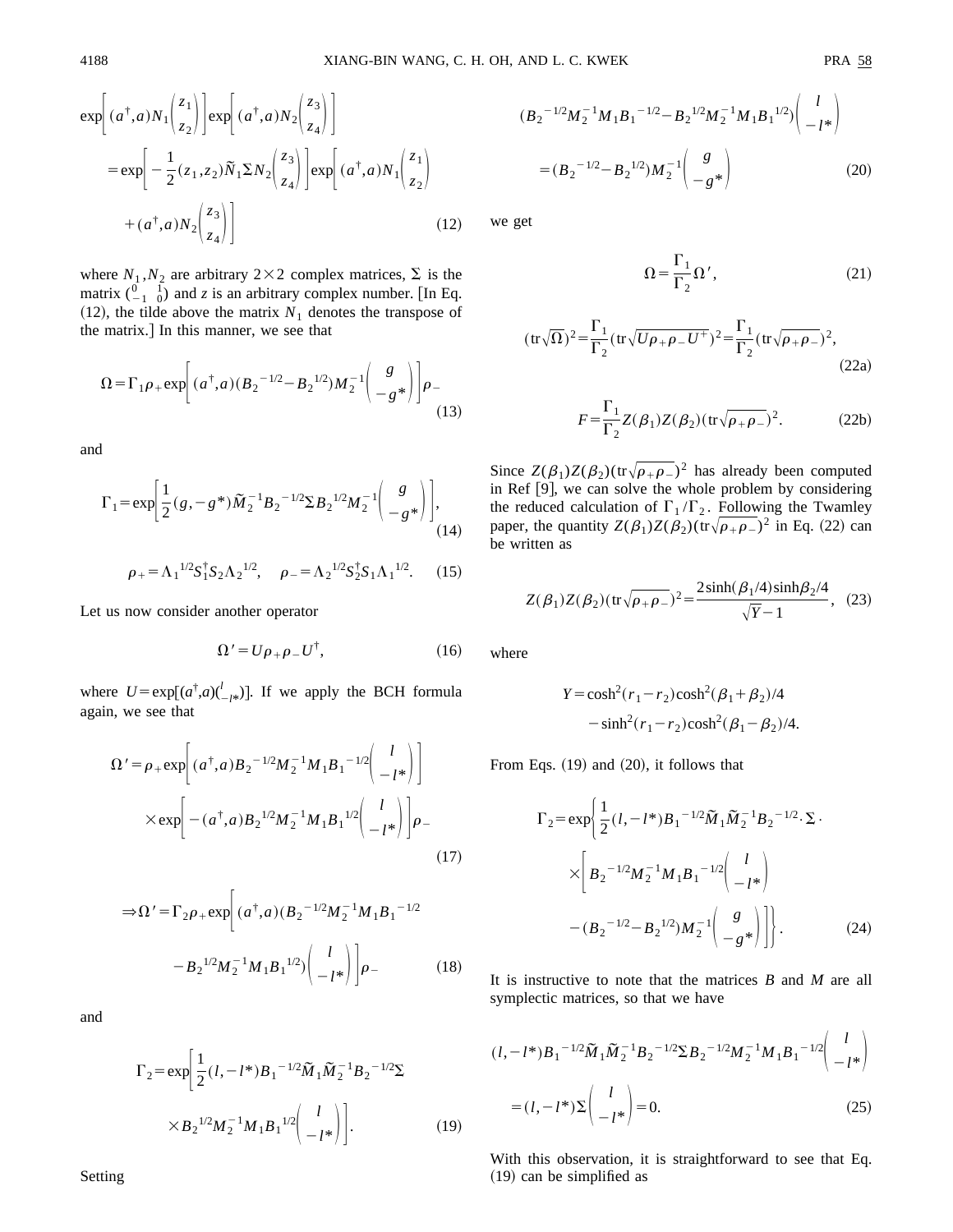$$
\Gamma_2 = \exp\left[-\frac{1}{2}(l, -l^*)B_1^{-1/2}\tilde{M}_1\tilde{M}_2^{-1}B_2^{-1/2}\right] \times \Sigma(B_2^{-1/2}-B_2^{-1/2})M_2^{-1}\left(\frac{g}{-g^*}\right)\bigg].
$$
 (26)

To obtain the final explicit form of  $\Gamma_2$ , we have from Eq.  $(20)$ 

$$
(l, -l^*) = (g, -g^*)\widetilde{M}_2^{-1}(B_2^{-1/2} - B_2^{-1/2})\widetilde{P}^{-1}, \quad (27)
$$

where the matrix  $P \equiv (B_2$  $1/2M_2^{-1}M_1B_1$  $-B_2^{-1/2}M_2^{-1}M_1B_1^{-1/2}$ . If we plug Eq. (27) into Eq. (26), we arrive at the following formula for calculation of  $\Gamma_2$ :

$$
\Gamma_2 = \exp\left[-\frac{1}{2}(g, -g^*)\tilde{M}_2^{-1}(B_2^{-1/2} - B_2^{-1/2})\tilde{P}^{-1}B_1^{-1/2}\right]
$$

$$
\times \tilde{M}_1 \tilde{M}_2^{-1}B_2^{-1/2}\Sigma(B_2^{-1/2} - B_2^{-1/2})M_2^{-1}\left(\frac{g}{-g^*}\right)\right].
$$
\n(28)

In our case, it is not difficult to evaluate the expression for  $\Gamma_1$  and  $\Gamma_2$  explicitly. To do this, we note that if we denote

$$
\Gamma_1 = \exp\biggl[\frac{1}{2}(g, -g^*)Q_1\biggl(\frac{g}{-g^*}\biggr)\biggr],\tag{29}
$$

then the matrix  $Q_1$  is simply

$$
Q_1 = \begin{pmatrix} \sinh \beta_2 \sinh(2r_2) & \cosh \beta_2 + \sinh \beta_2 \cosh(2r_2) \\ -\cosh \beta_2 + \sinh \beta_2 \cosh(2r_2) & \sinh \beta_2 \sinh(2r_2) \end{pmatrix}.
$$
 (30)

For  $\Gamma_2$ , a straightforward computation for the matrix *P* yields

$$
P = \frac{1}{\Delta} \begin{pmatrix} \sinh \frac{\beta_2 + \beta_1}{2} \cosh(r_1 - r_2) & \sinh \frac{\beta_2 - \beta_1}{2} \sinh(r_1 - r_2) \\ -\sinh \frac{\beta_2 - \beta_1}{2} \sinh(r_1 - r_2) & -\sinh \frac{\beta_2 + \beta_1}{2} \cosh(r_1 - r_2) \end{pmatrix}
$$
(31)

with  $\Delta = \cosh \beta_1 \cosh \beta_2 + \sinh \beta_1 \sinh \beta_2 \cosh 2(r_1 - r_2) - 1$ , so that if we denote

$$
\frac{\Gamma_1}{\Gamma_2} = \exp\left\{\frac{1}{2}(g, -g^*)R\left(\frac{g}{-g^*}\right)\right\},\tag{32}
$$

then a straightforward, albeit tedious, calculation yields

$$
R = \begin{pmatrix} 0 & 1 \\ -1 & 0 \end{pmatrix} + \frac{2}{\Delta} \sinh \beta_1 \sinh^2 \frac{\beta_2}{2} \begin{pmatrix} \sinh(2r_1) & \cosh(2r_1) \\ \cosh(2r_1) & \sinh(2r_1) \end{pmatrix} + \frac{2}{\Delta} \sinh^2 \frac{\beta_1}{2} \sinh \beta_2 \begin{pmatrix} \sinh(2r_2) & \cosh(2r_2) \\ \cosh(2r_2) & \sinh(2r_2) \end{pmatrix}
$$
(33)

so that the factor  $\Gamma_1/\Gamma_2$  works out explicitly into

$$
\exp\left\{\frac{1}{\Delta}(\epsilon_1 + \epsilon_2)\right\},\tag{34}
$$

where

$$
\epsilon_1 = \sinh \beta_1 \sinh^2 \frac{\beta_2}{2} [(g^2 + g^{*2}) \sinh 2r_1 - 2|g|^2 \cosh 2r_1],
$$
\n(35a)

$$
\epsilon_2 = \sinh^2 \frac{\beta_1}{2} \sinh \beta_2 [(g^2 + g^{*2}) \sinh 2r_2 - 2|g|^2 \cosh 2r_2].
$$
\n(35b)

We can easily show that that  $\Gamma_1/\Gamma_2 < 1$  as it should be and that in the limit  $g = g^* = 0$ , the ratio reduces to unity so that we obtain the Bures fidelity for the undisplaced squeezed states as shown in Ref. [9]. Further, we should also note that in the limit when  $r=0$ , we get the Bures fidelity for the displaced *unsqueezed* thermal coherent states. This Bures fidelity is the same as the result previously obtained by Paraoanu and Scutaru [11].

## **APPENDIX**

In this appendix, we shall explicitly show the proof for Eq. (12). For simplicity and convenience, we define  $\Omega_i$  as the expression

$$
\Omega_i = (a^{\dagger}, a) N_i \begin{pmatrix} z_{2i-1} \\ z_{2i} \end{pmatrix} \text{ for } i = 1, 2.
$$
 (A1)

To show Eq. (12), we need to compute  $e^{\Omega_1}e^{\Omega_2}$ . Since  $N_1$ and  $N_2$  are simply two arbitrary  $2 \times 2$  matrices, in all generality they can be written as

$$
N_1 = \begin{pmatrix} a & d \\ b & c \end{pmatrix}, \quad N_2 = \begin{pmatrix} e & h \\ f & g \end{pmatrix}.
$$
 (A2)

We next compute the commutator for  $\Omega_1$  and  $\Omega_2$ .